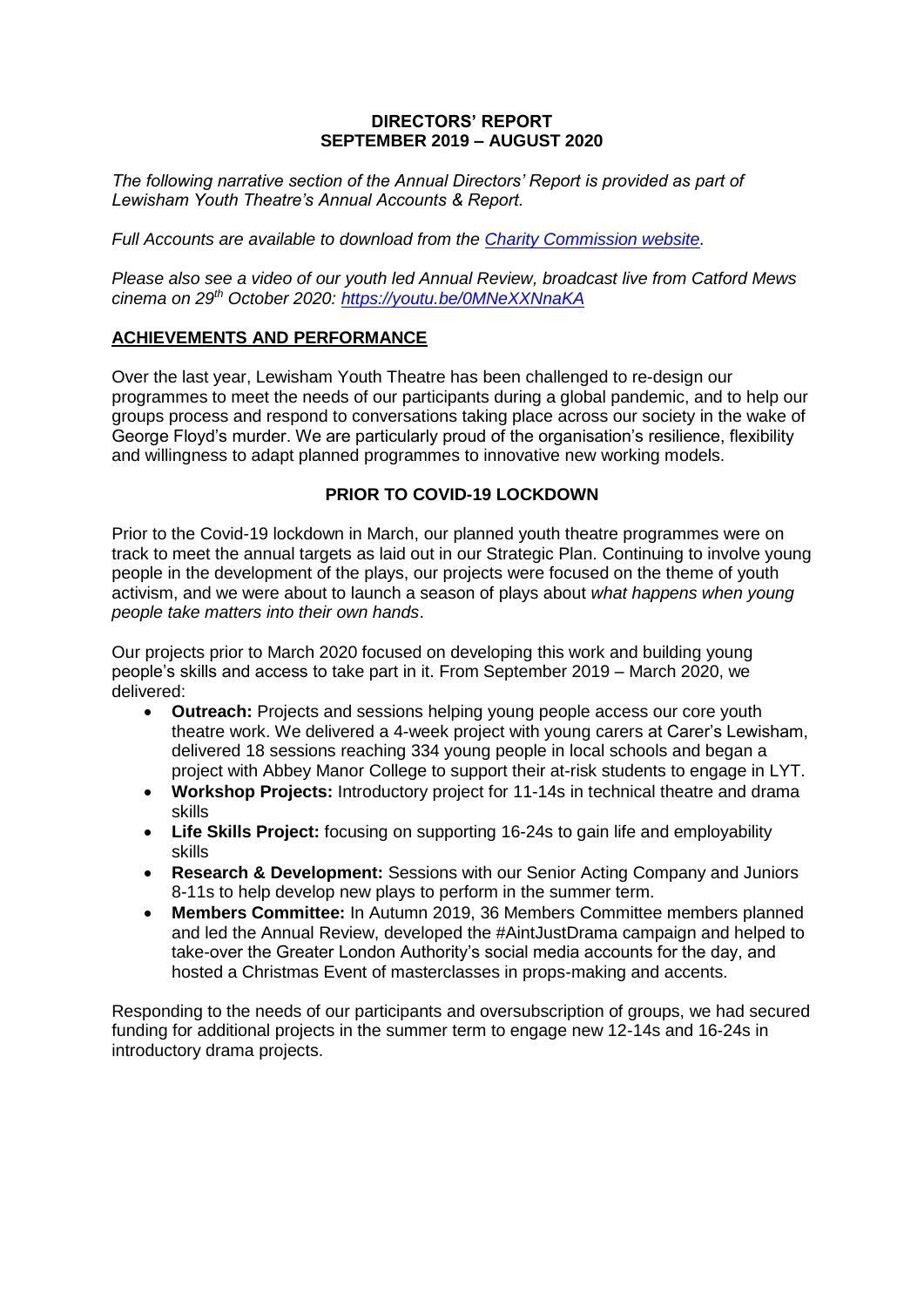By March 2020, we were well into our Spring Term, with approximately 100 young people aged 8-24 taking part weekly in:

- **Juniors 8-11s:** Two groups rehearsing new plays *Cosimo* and *Space Girl* written for LYT by Artistic Director Helen Stanley, with input from the groups.
- **Juniors 12-14s:** Rehearsing a series of scripted scenes with interweaving devised pieces about youth activism called *Playing My Part*.
- **Seniors 14-17s:** An introductory project delivered at the Corbett Community Library.
- **Young Touring Company:** 5 creative trainees were on tour to local schools with their Forum theatre play 'Live It Down' about peer pressure, reputations and living up to expectations. Prior to lockdown, they delivered 3 performance-workshops for 58 students in years 7-9.

## **RESPONSE TO COVID-19 LOCKDOWN**

In response to the Covid-19 lockdown, as our staff were quickly transitioning to remote working from home, we set some key goals to ensure we could continue to meet the spirit of our funding agreements and our organisational objectives.

We would spend the Covid-19 lockdown creating opportunities for our participants to CONNECT with each other and their community; to CREATE and deepen their understanding of the arts and to creatively EXPRESS their experience of the current moment. We made plans to work with our groups to explore stories and characters that respond to the turmoil in the world around them; to write plays and perform together; to learn backstage skills like lighting, costume and make-up; and to develop what is essentially a new art form for the digital age. We prioritised providing continued support over the lockdown to participants who were already engaged with LYT, or who had already signed up for Summer term projects.

In the first week of lockdown, we sent out packs with creative activities to all our 8-11s group. We made contact with all our 12-14s and their families to plan for how they could film their scenes. And we stayed in contact with other participants to let them know our plans.

Within 2 weeks of lockdown, we were delivering online session via Zoom with all of our existing groups. Within 3 weeks, our performers aged 12-14 had delivered an online performance, sharing their filmed scenes live on Facebook during the Easter holidays.

Following the April performance, we delivered a wide breadth of remote youth theatre activities for aged 3-24:

- **Remote Storytelling:** We trialled a [remote storytelling session](https://youtu.be/mDhch1iJN58) delivered live on Facebook for children age 3+ and their families.
- **Juniors 8-11s:** These groups continued to rehearse their plays over Zoom. Our designer helped create costumes and props that were delivered to their homes. We filmed via Zoom over the May half term and shared edited versions of *[Cosimo](https://youtu.be/ctpMbpunm88)* and *[Space Girl](https://youtu.be/r787QRQwr1Y)* with friends and family at the end of the week. We continued to offer sessions with these groups after the planned end of their projects to provide sustained support.
- **Technical Theatre for 12-14s:** The Technical Production project offered weekly Zoom sessions where participants could take part in hands-on backstage tasks. Materials were posted weekly to participants for tasks including costume, set, props, and lighting. Extension tasks were provided for those who wanted to explore these areas further. Along with previous participants in our Technical Crew, they met with professionals from across the backstage fields for a Q&A and received masterclasses in make-up and lighting. A [short video showcased](https://youtu.be/Zwaf6znSAyg) their work during this period.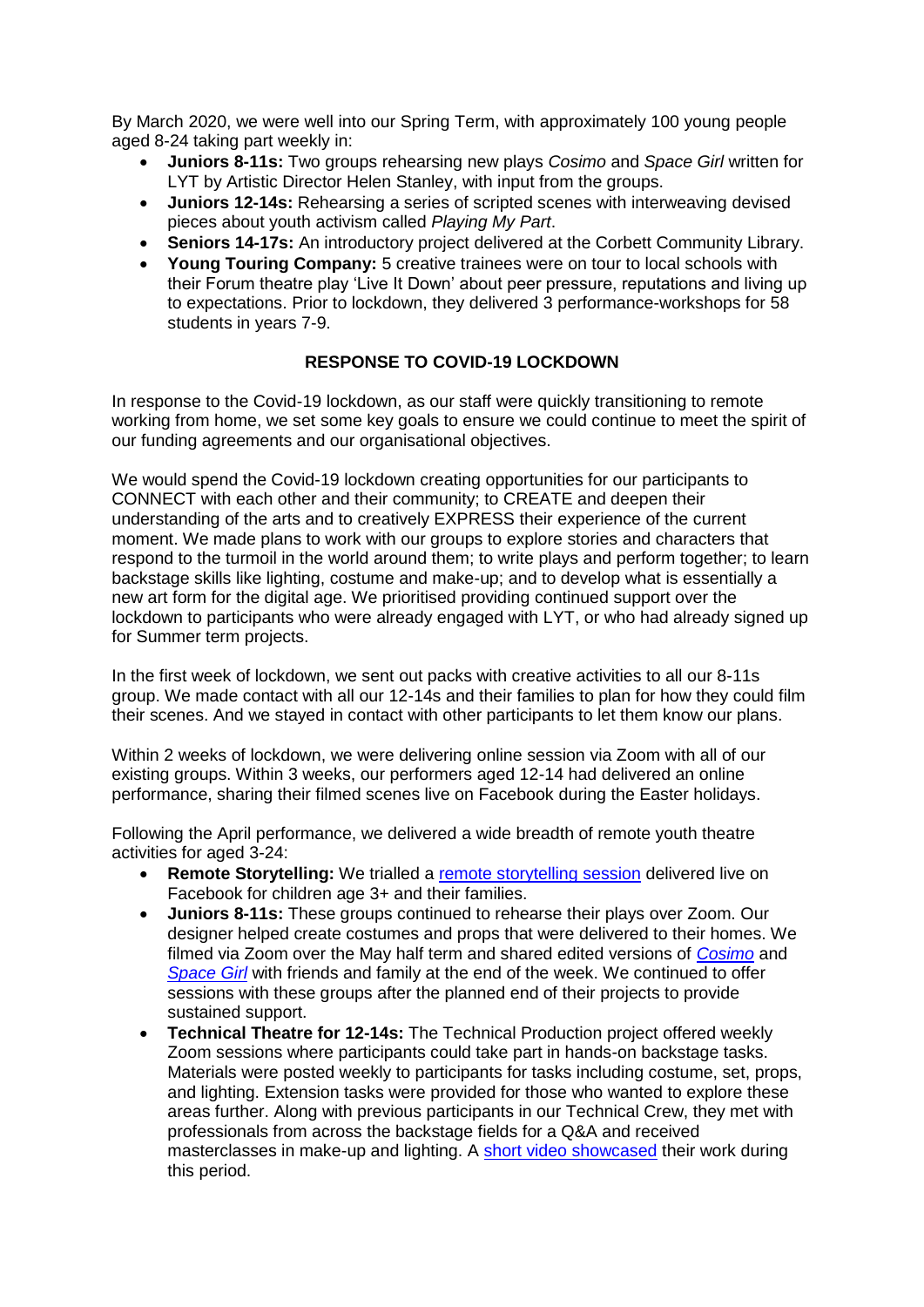- **Juniors 12-14s:** Following their performance in April, we offered additional sessions for this group in June-July, replacing our planned Workshop Group project. They created [short spoken word pieces](https://youtu.be/Mpuni54-_q8) about youth activism.
- **Seniors 14-17s:** A new group of participants came together on Zoom to create [spoken word pieces](https://youtu.be/tDkgcF59B60) responding to global issues of racism and climate change.
- **Seniors 16-24s:** The Acting Company explored how they could use Zoom as a creative medium, wrote monologues and created two films *[Pear Tree House](https://youtu.be/cxR596BjLoU)* and *[The](https://youtu.be/CW1_pFHrolc)  [Lift](https://youtu.be/CW1_pFHrolc)* about life in lockdown.
- **Playwriting Project:** Redesigning our planned First Steps drama project, participants aged 16-24 worked with professional playwright Oladipo Agboluaje to learn the fundamentals of playwriting and start to write their own scripts.
- **Young Producers:** A new group, with several participants who had never taken part with LYT previously, learned about the role of a creative producer while planning and running *[Opening Doors](https://youtu.be/pQg3IOZIoRY)* – an online Q&A with leading artists from across the creative industries.
- **Arts Award:** Participants in the Juniors 12-14s, Technical Theatre and Seniors 14- 17s group took part in additional sessions and mentoring to work towards their Bronze-level Arts Award (equivalent standard of a GCSE grades D-G). Those in the Young Producers project were able to work toward a Silver-level Arts Award qualification (equivalent standard of a GCSE grades A\*-C)
- **Members' Committee:** Participants aged 12-17 created a powerful video statement in response to the Black Lives Matter movement called *[Your Voice Matters.](https://youtu.be/jL1EGztvx4Y)*

Links to video content referenced can be found on our website: [www.lewishamyouththeatre.com/remote](http://www.lewishamyouththeatre.com/remote)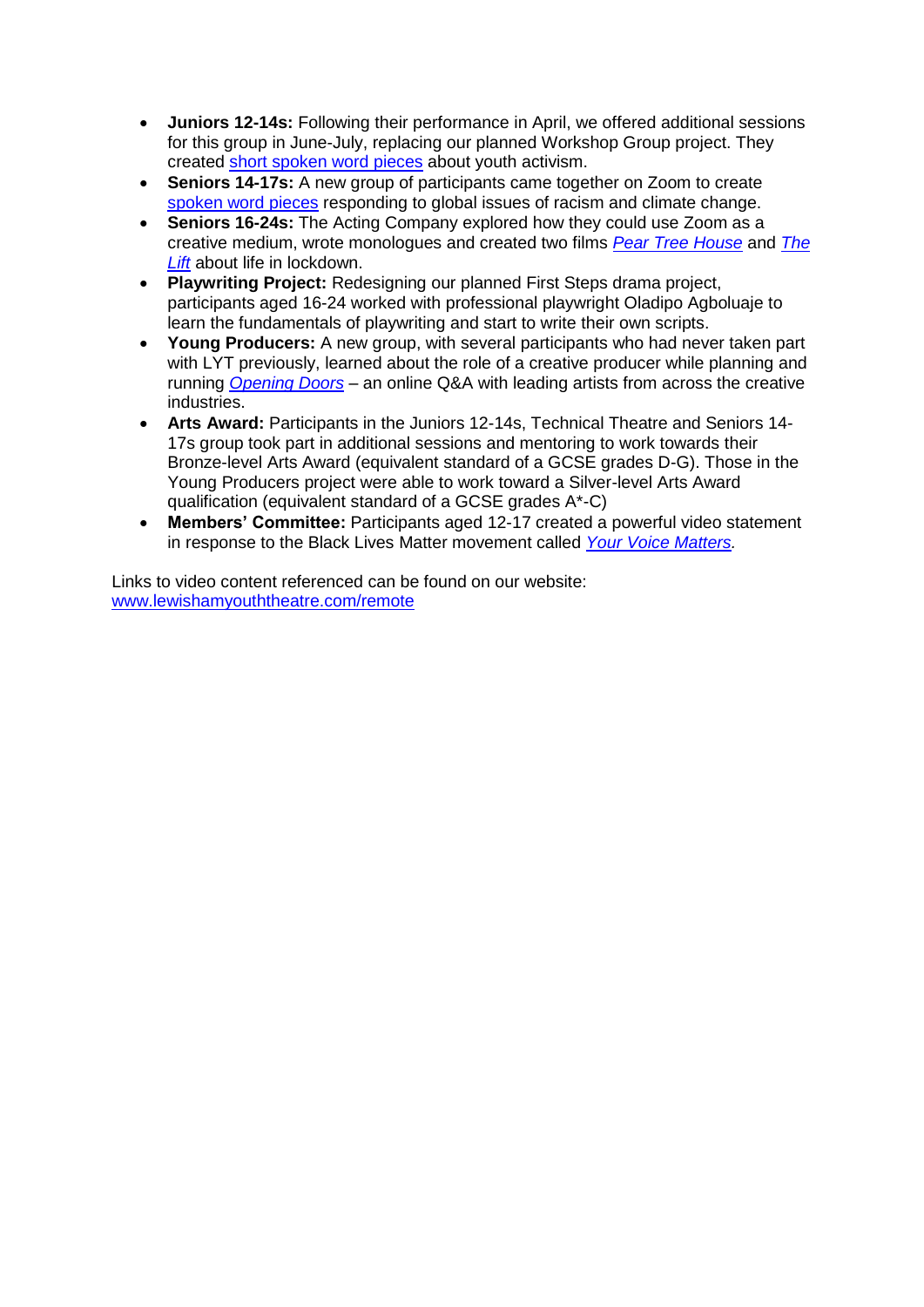# **MEETING OUR STRATEGIC OUTCOMES**

Key performance indicators are set out in our Strategic Plan 2017-2022 against each of our Strategic Objectives. A full strategic plan can be downloaded from our website: http://www.lewishamyouththeatre.com/publications/

# Strategic Objective 1: Improving transferable life skills of Lewisham young people

In general, participation indicators are slightly lower than targets due to our decision to provide continued support to existing participants during the Covid-19 lockdown.

Participation Indicators:

- 219 young people aged 8-24 took part in LYT's core projects
- 329 young people participated in interactive outreach sessions
- 261 households watched LYT live performances
- 76% of this years' participants face significant disadvantage, across a range of needs. For more information on how LYT defines disadvantage, please see the introduction section of our Strategic Plan 2017-2022
- 85% of participants in sustained projects have taken part in 3 or more sessions
- 31% of 'workshop' project participants went on to join a next step performance project within the year.

## Participant Self-Assessment Indicators:

*Due to remote delivery, the take up of answering evaluation forms was lower than in previous years. The figures below represent a total of 95 respondents.* 

- **Social/Emotional Skill:** 91% of all evaluation respondents reported a significant increase in at least one social/emotional skill (confidence, teamwork, communication and emotional literacy)
- **Creative Skills:** 74% of all evaluation respondents reported an increase in their creative skills

# **Qualitative Feedback:**

Parent: "The regular meetings were central to her feeling secure and that the world was collapsing around her

Parent: "This experience has taught her resilience and opened her up to new and different ways of working. I have seen a passion in her to get involved and create and be a part of a team. It has shown her that there are different ways to get things done and not to give up at the first hurdle but to think outside of the box."

Participant: "I am not a very social person - don't really go out and make friends. This project has encouraged me to actually try more than I do. Try to get to know people and not be huddled in a corner and not speak."

Parent: "He has always been a little in his (autistic) twin brother's shadow so doing this without him has done wonders for his confidence and self-esteem."

Parent: "During the period of the social distancing LYT delivered a laptop to my address for [my son] to continue his studies with LYT and also school. [Now, he] is so much more assertive, and his public speaking is much better."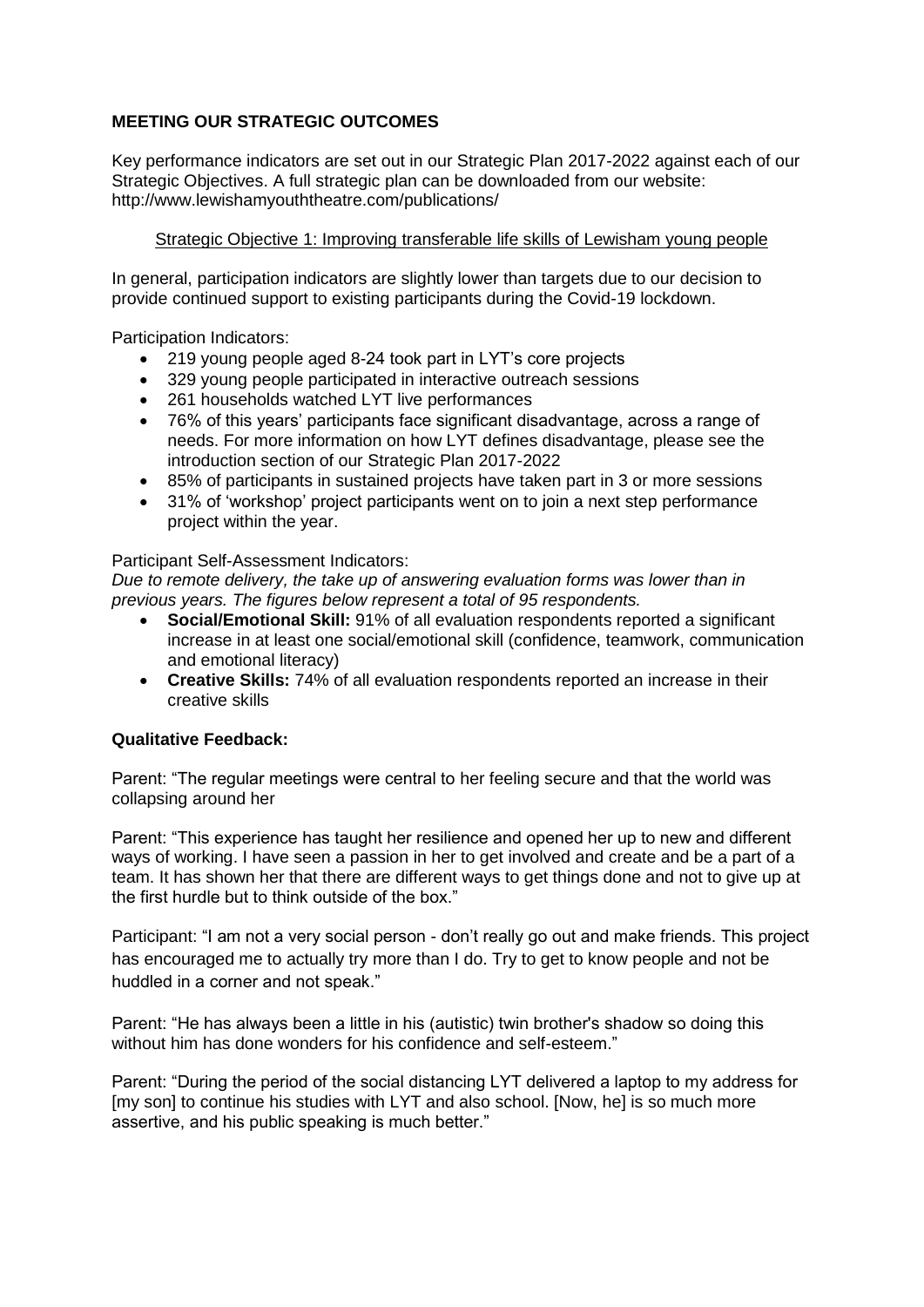# Strategic Objective 2: Increased ambition and access to further opportunities

## **Participation Indicators:**

- 81 young people performed in productions
- 81% of participants in sustained projects have completed their project (79% of in need participants completed projects)
- 85 young people took part in approximately 209 hours of one-to-one mentoring, including support to complete their Arts Award Qualification.
- 29 young people received support to access next steps at LYT and beyond
- 81 young people engaged in 21 interactions with professional theatre companies, including trips to see theatre, backstage tours, masterclasses and panel discussions with industry professionals
- 17 young people completed the Bronze Arts Award qualification, 3 completed the Silver Arts Award qualification, and 4 young people received AQA Unit Award Accreditations

# **Participant Self-Assessment Indicators:**

- **Resilience:** 82% of all evaluation respondents indicated an increase in resilience, saying they had significantly improved at 'following through with my plans' and/or that they had gained 'more pride in myself'.
- **Ambition:** 91% indicated an increase in ambition. 68% said they had significantly improved in 'knowing what I want and working to achieve it.' 73% reported that taking part gave them 'more knowledge of opportunities available to me.'
- **Leadership:** 62% indicated an increase in leadership capabilities. 54% said they had improved at 'helping others to do their best'. 36% of all respondents reported they had gained the 'ability to lead others'.

# **Qualitative Feedback:**

Participant: "I feel that this project increased my determination to make a change in the world. To actually make a difference. It gave me more motivation to do that."

Participant: "I wanted to try something new with this - I felt that I was able to adapt and grow as a person. By doing this project I realised that I can try anything new and I shouldn't feel nervous."

Participant: "I have increased my leadership skills, this project helped when giving and receiving feedback during the project. You can always do more to make changes and help others to make changes - the process of giving feedback really helped with that." Young Producer: "It's given mel independence, responsibility, just being on our own to do something, making our own decisions – that's what we all have to make in life in general. It really helped me to look for more opportunities and understand more about the creative industries. As a young person this event opened my eyes to more opportunities in the creative industries and I can carry the creative skills I have learned to inspire others."

Parent: "The experience of joining something completely new where he didn't know anyone was a big step for him, but the fact that he did it, has made doing new things seem less daunting."

**Volunteering:** This year, 18 volunteers and placement students gave up their time to support on our projects. Several continued to volunteer during the lockdown from their homes all over the world. One volunteer went on to paid sessional work in the summer term.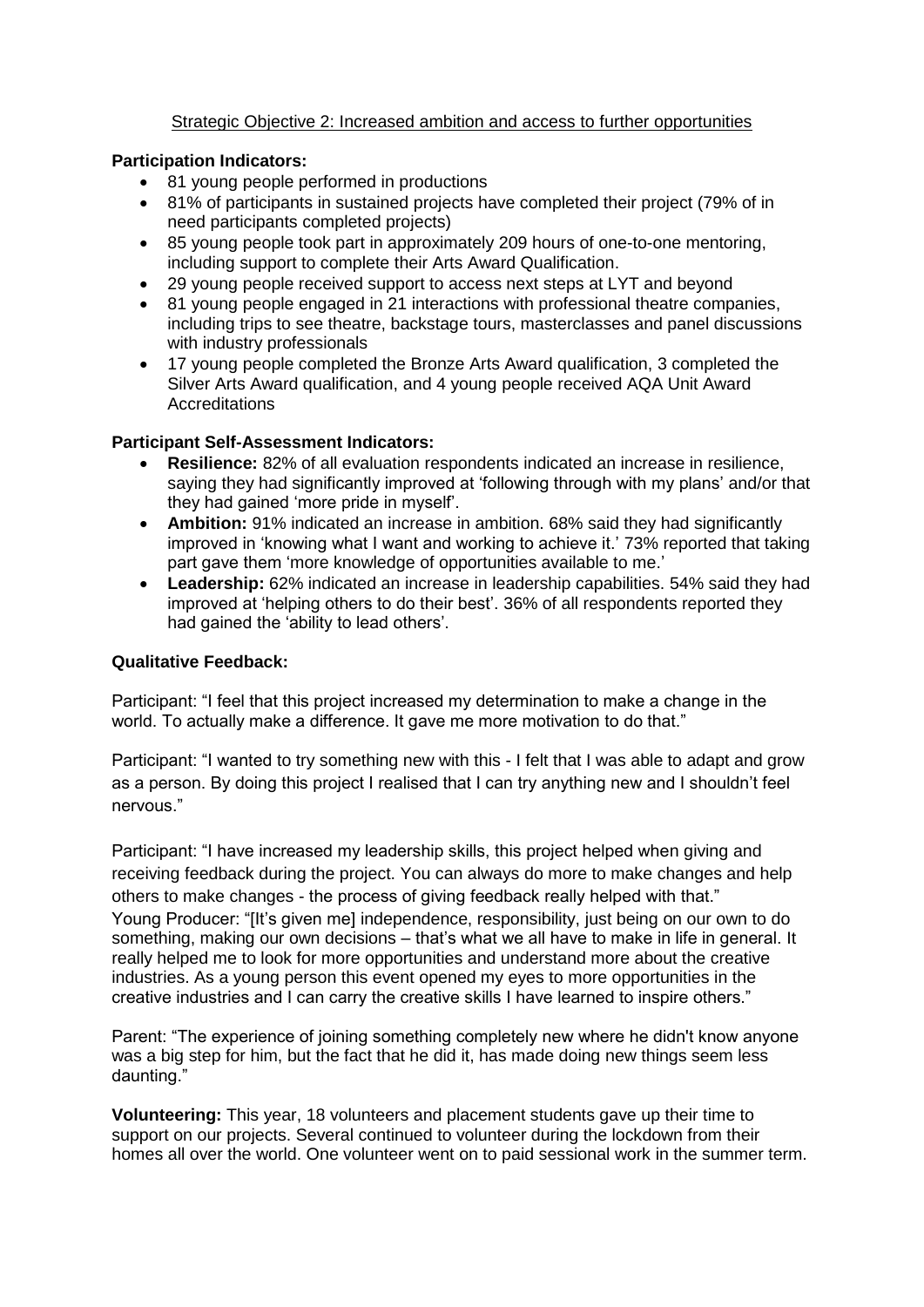54 youth theatre members volunteered as part of Members' Committee, peer mentors on projects, technical and backstage crew and front of house crew. 2 members took part in Year 10 work experience at LYT, and one was involved in a bespoke volunteering projects.

**Next Steps:** Over the past year, we have supported participants to take part in next steps and opportunities around London, including:

- 9 took part in a focus group regarding youth campaigning with the Blagrave Trust
- One acted in 'De-colonial Salon' a professional theatre development workshop
- One took part in the Young Agitators at the Royal Court
- Two took part in a creative careers day with Lionsgate film
- 12 took part in a training workshop with corporate trainers Maynard Leigh Associates
- 4 received free auditions with Mountview drama school
- Auditions with the National Association of Youth Theatre's Playing Up programme
- 4 participants submitted their spoken word pieces and music to Lewisham's Re:Sound competition, and one won the Spoken Word category
- 5 received paid roles filming with TED Learning

Other opportunities that we were not able to pursue due to the Covid-19 lockdown included participation in a lighting competition at Rose Bruford College and tours and masterclasses at RADA, Mountview and BRIT School.

Congratulations to our members moving on to exciting next steps:

- Abbie starting at BRIT School in Technical Theatre
- Angel going onto a BA in Drama, Applied Theatre & Performance course at University of East London
- Kirsty starting at Oxford University
- Kwabena starting at the BRIT School
- Nicole starting at University of Liverpool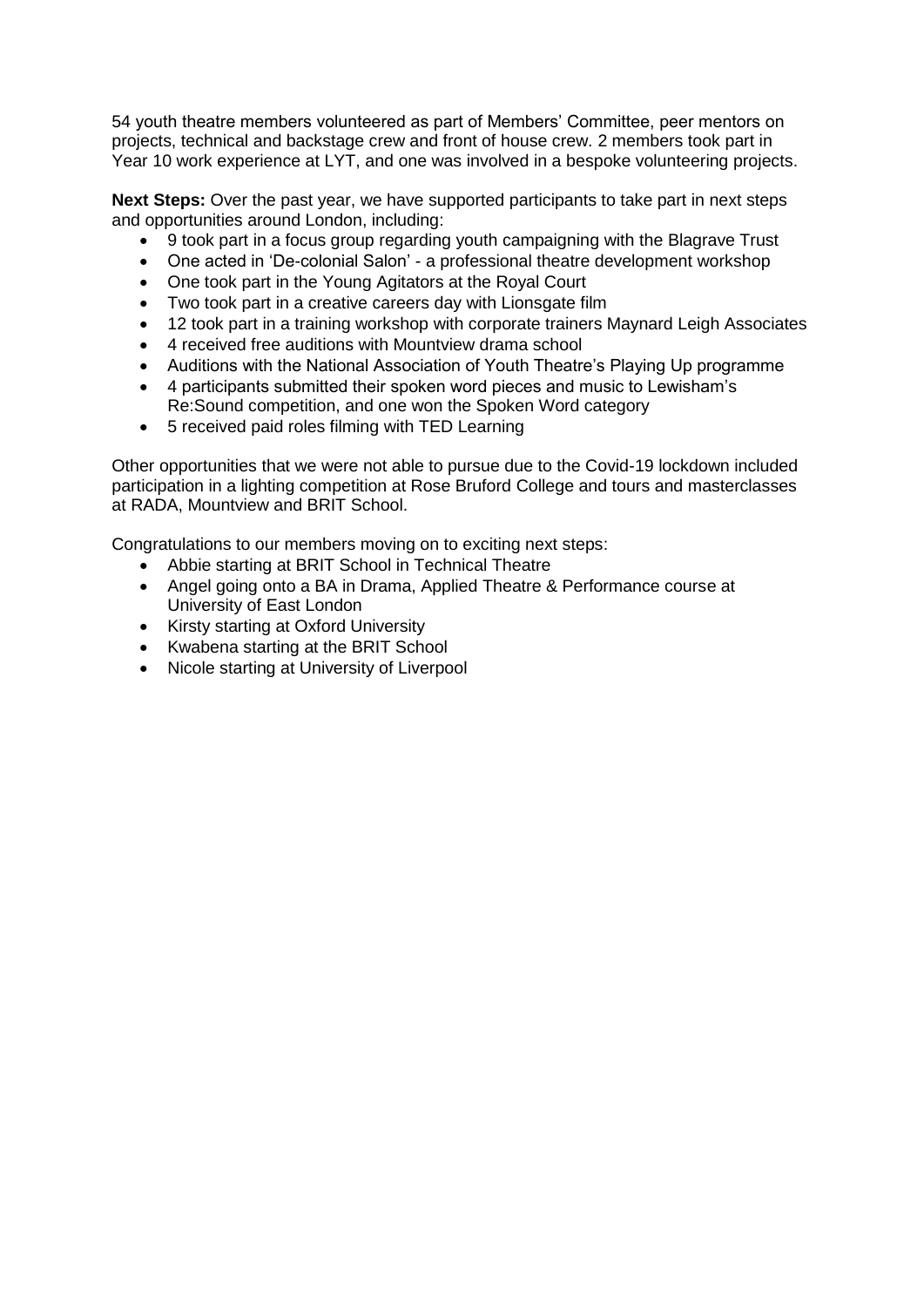# Strategic Objective 3: Sharing our expertise and working practice

**Partnerships:** LYT continues to receive referrals through local partnerships. This year, our partners have included:

Baseline, Carer's Lewisham, Lewisham Child & Adolescent Mental Health Services (CAMHS); Lewisham Children's Social Care, Lewisham Early Intervention Service, Looked After Children's Service, Youth Offending Service and the Medusa Project.

Local Primary Schools: Holbeach; Prendergast Primary; Rushey Green; St. Marys CofE **School** 

Local Secondary Schools: Abbey Manor; Bonus Pastor; Forest Hill; Prendergast Ladywell; Sedgehill; Sydenham School; and Trinity

As well as opportunities offered to our participants listed on the previous page, we have specifically also worked with external delivery partners who have provide a pathway for our participants to widen their horizons and access further opportunities. Our Pathways partners include: English National Opera; Frantic Assembly; National Theatre; Oliver's Island film company, Open Clasp Theatre Company; Orangetree Theatre; Royal Academy of Dramatic Art; Rose Bruford College and the Young Vic.

**Press & Consultations:** This year, LYT's work was highlighted in several campaigns:

- In December 2019, we took over the Greater London Authority's twitter and Instagram accounts with the Members' Committee's #AintJustDrama campaign highlights of the campaign can be seen on our [Instagram page.](https://www.instagram.com/stories/highlights/17937933805325223/?hl=en)
- Executive Director Victoria Shaskan wrote *[The Theatres That Never Closed,](https://medium.com/@victoriaLYT/the-theatres-that-never-closed-8511153cec00?source=friends_link&sk=cce55ee6725987f6946155320a8ce343)* an article about LYT's response to the Covid-19 lockdown, on Medium.
- Trustee and former member Dani Mosely published an interview in The Stage highlighting LYT's work: *Who from Catford gets [to be like Julia Roberts?](https://www.thestage.co.uk/qa/qa/dani-moseley)*
- In August, the Junior and Senior groups' spoken word pieces were featured in two videos on BBC Children in Need's facebook page as part of International Youth Day 2020: [Video 1](https://www.facebook.com/watch/?v=618948028753421) and [Video 2](https://www.facebook.com/watch/?v=661828317795782)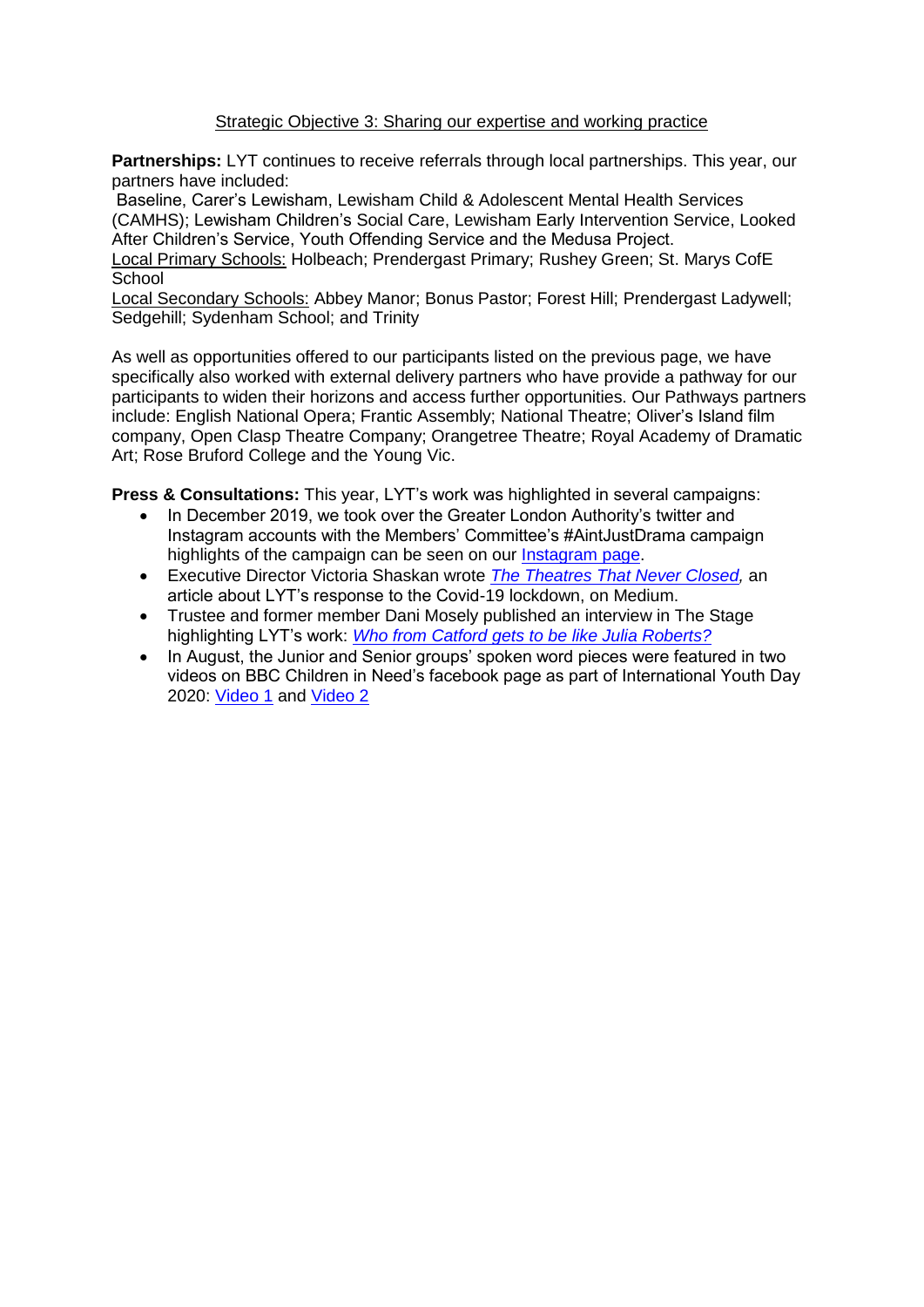## Strategic Objective 4: Sustainable Resources

**Staff Training & Development:** Over the last year, staff have attended training in safeguarding and trauma-informed approaches.

**Increased & Sustained Resourcing:** Although the organisation remains in a strong financial position moving into the 2020/21 financial year, the global pandemic has decreased our fundraising capacity and yield. We are nevertheless grateful for the support of recent donors towards the immediate needs of our participants:

- BBC Children in Need Booster Grant towards the technology access costs and additional staffing to ensure those in need can access our programmes
- Greater London Authority through the London Community Response fund towards the continued delivery of the Technical Theatre programme in Autumn 2020
- Sumner Wilson Charitable Trust towards the running costs of our programmes
- Lewisham Micro-Commission towards projects in summer 2020

**Increased Individual Giving:** We are particularly grateful for the donations of individuals over the Covid-19 period, particularly as part of our Aviva Community Fund Crowdfunding campaign, which allowed us to exceed our 2019/20 target, with over £7000 received from individual donors.

We particularly want to thank Renewal Group and Grahame Anderson for each sponsoring a laptop to be used by participants to access our online sessions.

**Fundraising Targets:** We currently have secured £219,810 towards our budgets for 2020/21, which accounts for 93% of our budget for the coming year.

Our non-operational reserves of £70,755 represent over 3.5 months running costs.

# **ORGANISATIONAL DEVELOPMENTS**

In Autumn 2019, we welcomed Amy Lewis as our new Participation Manager, replacing Sheryl Malcolm who had been with the organisation for over 10 years. In February 2020, we welcomed Ania Straczynska as our new Programmes Administrator. Both have been instrumental in keeping our programmes running over lockdown.

In August 2020, several of our multi-year funds came to an end, causing us to pause our Step Up programme for 16-24s. We were sad to say goodbye to Emma Hewitt as the programme manager. We look forward to re-assessing the needs of Lewisham young people aged 16+ in light of the current circumstances and considering how we can best provide opportunities for them going forward.